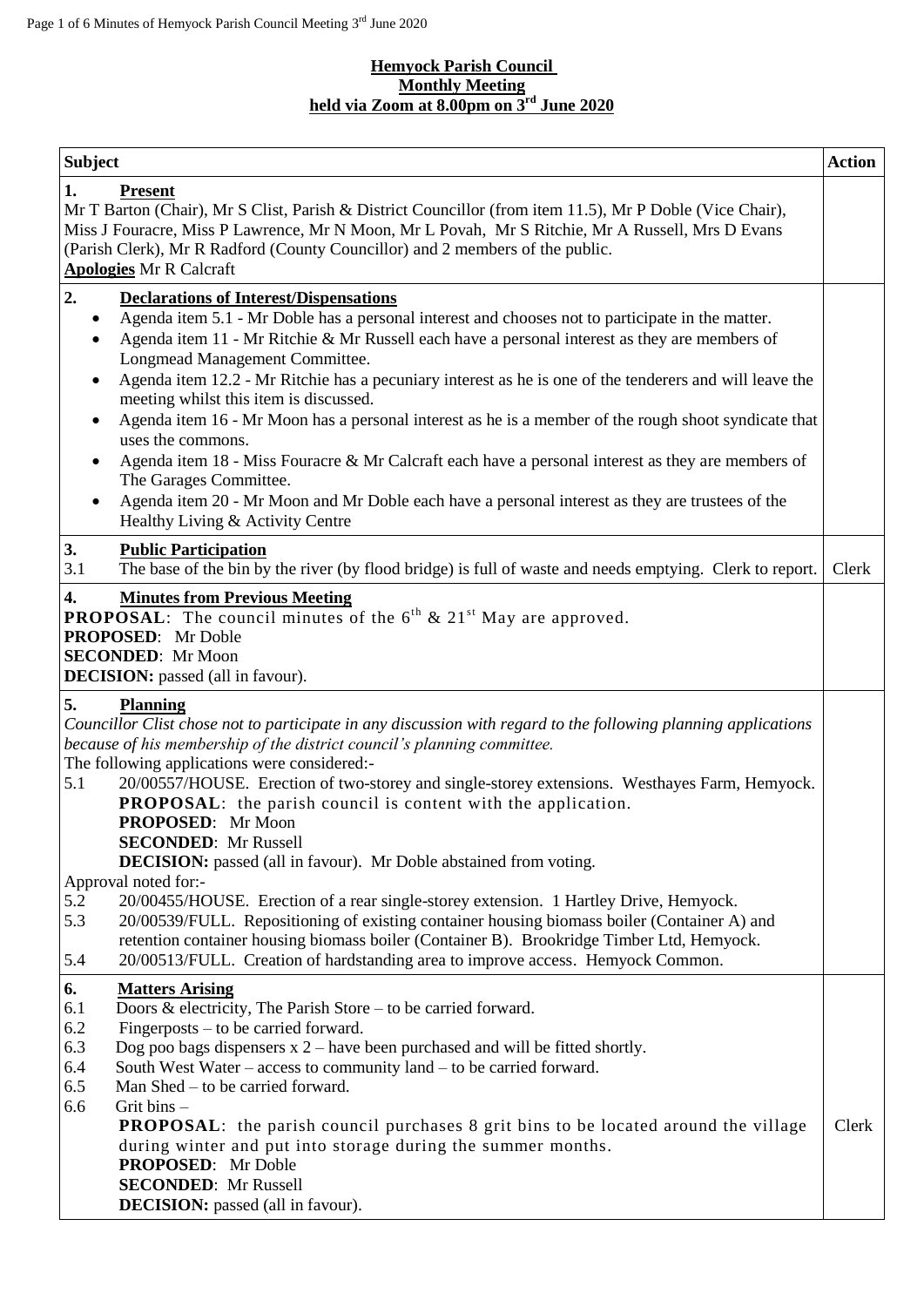## 6.7 Car park – abandoned car, to be carried forward.

## **7. County Council Report**

Councillor Radford circulated the following report before the meeting:-

Over the last 10 weeks most of our DCC staff have been working hard remotely supplying services to the residents of Devon. Many of them have also been seconded to prepare our county for whatever impact the Coronavirus would bring to Devon. Initially we were told to prepare for a high death rate and have the capacity to store bodies if the burial system and crematoriums could not cope. We were asked to help reduce the number of people in hospitals to free up beds for Covid-19 patients and to keep capacity in care homes if we were able. We were also told that money should not be an issue and that the Government would underwrite the cost.

The number of new people reported to have Coronavirus is reducing, as is the number of deaths on a daily basis. The number of Devon care homes affected is now the lowest in the South West. The county council has been given an extra £36.7 million to fight Covid-19 but have already spent well over £42million so far. The 8 district councils have received just under £8million between them. Officers have calculated that the Devon Team of Devon County Council and 8 district councils will need at least another £85million before this is finished. We have been working with the 8 district councils and representatives of the towns and parish councils in Team Devon. Last week we privately sent a joint letter to Robert Jenrick the Secretary of State for HCLGA explaining just what Devon had done and explained that we would still need another £85million to balance the books this year.

The South West, particularly the 4 Counties of Devon, Cornwall, Somerset, and Dorset have not had the infection rates of the rest of the country and there is still a fear that another spike of cases could occur after the tourist season starts in late summer early autumn. Car sales and shops can now open. It is thought that Self Catering accommodation will open next but Hotels, Pubs, Restaurants, and Clubs may be somewhat later. Devon is now one of 11 Beacon Authorities in England and has been asked to lead on the new Test, Track and Contain policy to control the spread of Coronavirus. We will be working with Plymouth, Torbay and Cornwall and the Leader and Phil Norrey, Devon County Chief Executive, will be serving on the national committee being coordinated by Government.

The Government has announced £250million for Cycleways. As yet we do not know just how much will come to Devon but we will be looking to improve town centres to make cycling safer. The latest update on this is that this money is likely to be going to major cities for town centre work. Last week they also announced the allocation of the Pothole and Challenge fund. We always say that Devon has the largest Road network of any local authority in the country. The allocation is for £28.8million, substantially higher than any other county.

I am sure you will have read that DCC has bought the Flybe Academy from the Official Receivers and Exeter College will use it on Engineering Skills training.

Mr Moon enquired about the current policy for vehicles visiting recycling centres – as a parishioner was turned away because they were in a pick-up truck. Councillor Radford will establish the current rules and report back to the clerk.

| 8.                           | <b>District Councillor Report</b> | Councillor Clist was not present at the meeting at this point. |                     |
|------------------------------|-----------------------------------|----------------------------------------------------------------|---------------------|
| 9. .<br>9.1<br><b>INCOME</b> | <b>Finance</b>                    | Income and expenditure and bank reconciliation.                |                     |
| 1.                           | 1,173.70                          | Interest, Skipton                                              |                     |
| 2.                           | 500.00                            | DCC P3 grant                                                   |                     |
| 3.                           | 12.38                             | Interest, HSBC                                                 |                     |
|                              | <b>EXPENDITURE</b>                |                                                                |                     |
| 1.                           | 340.32                            | <b>Monument Fuels</b>                                          | <b>BHLAC</b>        |
| 2.                           | 161.00                            | <b>SLCC</b>                                                    | Subscription        |
| 3.                           | 50.00                             | Devon Communities Together                                     | Subscription        |
| 4.                           | 2,738.36                          | <b>BK</b> Construction                                         | Wind Barrier, BHLAC |
| 5.                           | 279.66                            | Glasdon                                                        | Dog bag dispensers  |

RR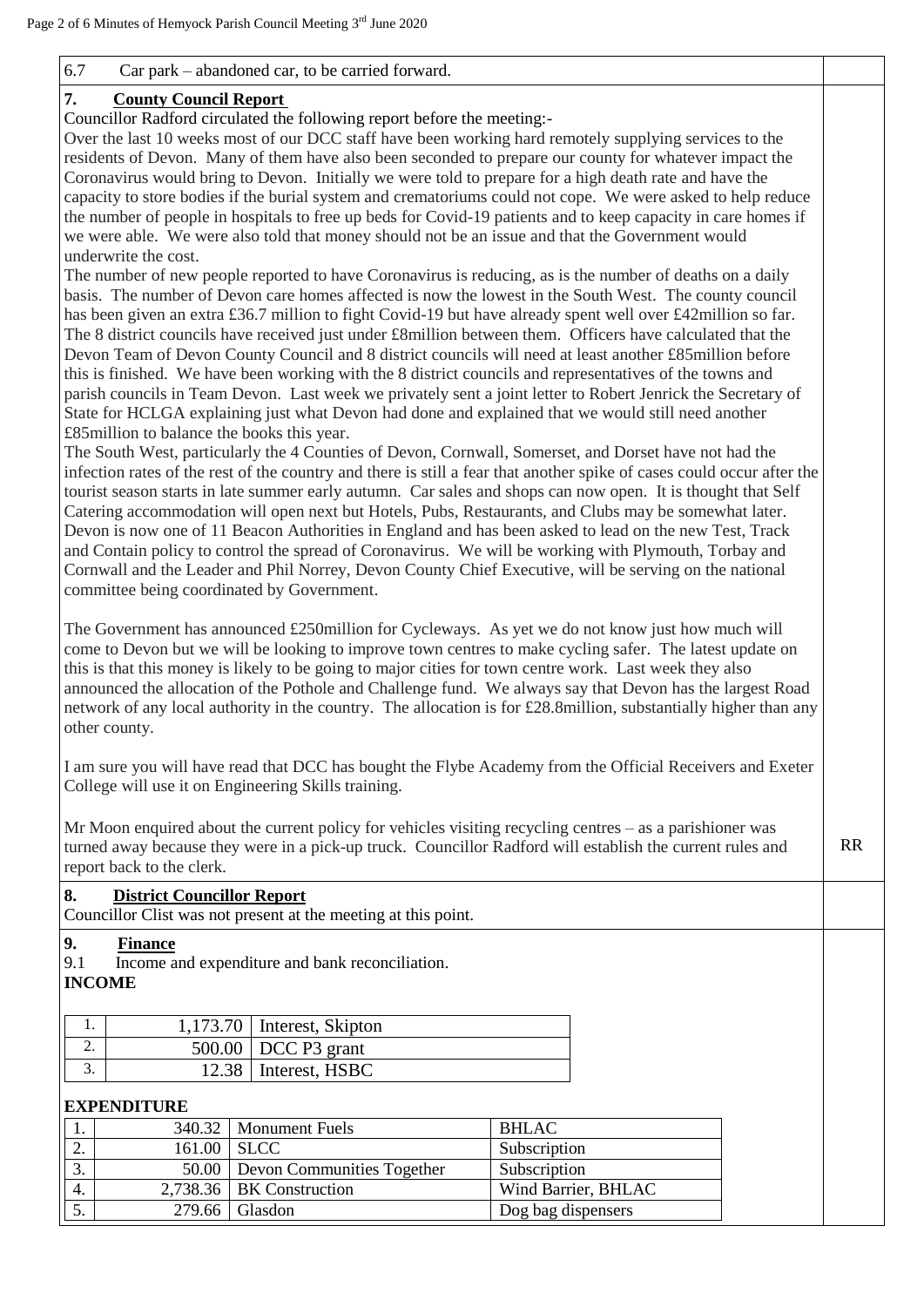| 80.27<br>6.                                                                                                                                                                                                                                                                                                                               | Spot On Supplies                                                                                                                                     |                     | Toilet, consumables                                                                                |  |
|-------------------------------------------------------------------------------------------------------------------------------------------------------------------------------------------------------------------------------------------------------------------------------------------------------------------------------------------|------------------------------------------------------------------------------------------------------------------------------------------------------|---------------------|----------------------------------------------------------------------------------------------------|--|
| $\overline{7}$ .<br>1021.48                                                                                                                                                                                                                                                                                                               | D Evans                                                                                                                                              |                     |                                                                                                    |  |
| 8.                                                                                                                                                                                                                                                                                                                                        |                                                                                                                                                      |                     | Wages and expenses                                                                                 |  |
| 30.50                                                                                                                                                                                                                                                                                                                                     | <b>HMRC</b>                                                                                                                                          |                     | <b>PAYE</b>                                                                                        |  |
| 9.<br>391.50                                                                                                                                                                                                                                                                                                                              | I Pike                                                                                                                                               |                     | Grass cutting and maintenance                                                                      |  |
| 10.<br>120.00                                                                                                                                                                                                                                                                                                                             | K Amor                                                                                                                                               |                     | Toilet cleaning                                                                                    |  |
| 11.<br>1,000.00                                                                                                                                                                                                                                                                                                                           | <b>BSG</b>                                                                                                                                           |                     | Grant                                                                                              |  |
| 12.<br>200.00                                                                                                                                                                                                                                                                                                                             | St Mary's PCC Hemyock                                                                                                                                |                     | Grant                                                                                              |  |
| 13.<br>273.35                                                                                                                                                                                                                                                                                                                             | S Aldworth                                                                                                                                           |                     | Audit and accountancy fee                                                                          |  |
|                                                                                                                                                                                                                                                                                                                                           |                                                                                                                                                      |                     |                                                                                                    |  |
| <b>BANK RECONCILIATION</b>                                                                                                                                                                                                                                                                                                                |                                                                                                                                                      |                     |                                                                                                    |  |
| HSBC Community a/c                                                                                                                                                                                                                                                                                                                        |                                                                                                                                                      | 476.45              |                                                                                                    |  |
| <b>HSBC</b> Deposit                                                                                                                                                                                                                                                                                                                       |                                                                                                                                                      | 94,316.29           |                                                                                                    |  |
| <b>HSBC</b> Longmead                                                                                                                                                                                                                                                                                                                      |                                                                                                                                                      | 1.27                |                                                                                                    |  |
|                                                                                                                                                                                                                                                                                                                                           |                                                                                                                                                      |                     |                                                                                                    |  |
| Unity Trust Bank current<br>Unity Trust Bank deposit                                                                                                                                                                                                                                                                                      |                                                                                                                                                      | 100.00<br>75,641.85 |                                                                                                    |  |
| <b>Unity Trust Bank GF</b>                                                                                                                                                                                                                                                                                                                |                                                                                                                                                      | 710.26              |                                                                                                    |  |
|                                                                                                                                                                                                                                                                                                                                           |                                                                                                                                                      |                     |                                                                                                    |  |
| Unity Trust Bank P3                                                                                                                                                                                                                                                                                                                       |                                                                                                                                                      | 1,686.53            |                                                                                                    |  |
| Skipton 1-year Bond                                                                                                                                                                                                                                                                                                                       |                                                                                                                                                      | 86,173.70           |                                                                                                    |  |
| <b>United Trust Bank</b>                                                                                                                                                                                                                                                                                                                  |                                                                                                                                                      | 77,194.74           |                                                                                                    |  |
| Total                                                                                                                                                                                                                                                                                                                                     |                                                                                                                                                      | 336,301.09          |                                                                                                    |  |
|                                                                                                                                                                                                                                                                                                                                           |                                                                                                                                                      |                     |                                                                                                    |  |
| <b>PROPOSED:</b><br><b>DECISION</b> : passed (all in favour).                                                                                                                                                                                                                                                                             | <b>PROPOSAL:</b> that the income is agreed and the above cheques/payments are paid/agreed.<br><b>Miss Fouracre</b><br><b>SECONDED:</b> Miss Lawrence |                     |                                                                                                    |  |
| 10.<br><b>Annual Return</b><br><b>Statement of Internal Controls</b><br>10.1<br><b>PROPOSAL:</b> The council reviews and adopts the statement of internal control<br><b>PROPOSED:</b> Miss Lawrence<br><b>SECONDED:</b> Miss Fouracre<br><b>DECISION:</b> passed (all in favour)                                                          |                                                                                                                                                      |                     |                                                                                                    |  |
| 10.2<br><b>Internal Audit Report</b><br><b>PROPOSAL:</b> The council notes the findings of the internal audit and approves the<br>implementation of recommendations.<br><b>PROPOSED:</b> Miss Lawrence<br><b>SECONDED:</b> Miss Fouracre<br><b>DECISION:</b> passed (all in favour)                                                       |                                                                                                                                                      |                     |                                                                                                    |  |
| Annual Governance Statement, year ending 31 <sup>st</sup> March 2020<br>10.3<br><b>PROPOSAL:</b> The council adopts the Annual Governance Statement, year ending 31 <sup>st</sup> March<br>2020<br><b>PROPOSED:</b> Miss Lawrence<br><b>SECONDED:</b> Miss Fouracre                                                                       |                                                                                                                                                      |                     |                                                                                                    |  |
| <b>DECISION:</b> passed (all in favour)<br>Accounting Statements year ending 31 <sup>st</sup> March 2020<br>10.4<br><b>PROPOSAL:</b> The council adopts the Accounting Statements, year ending 31 <sup>st</sup> March 2020<br><b>PROPOSED:</b> Miss Lawrence<br><b>SECONDED:</b> Miss Fouracre<br><b>DECISION:</b> passed (all in favour) |                                                                                                                                                      |                     |                                                                                                    |  |
| 11.<br><b>Clerk Report</b><br>11.1                                                                                                                                                                                                                                                                                                        |                                                                                                                                                      |                     | Soul Food – it has permission from the pc to use Longmead car park on a Tuesday night. It is noted |  |
| that they are operating on some Saturdays but it is believed this is on their own land.<br>Defibrillators - clerk will organise the annual training session and it was noted that the current 4-year<br>11.2<br>lease expires next year. Clerk to add to agenda for next meeting.                                                         |                                                                                                                                                      |                     | Clerk                                                                                              |  |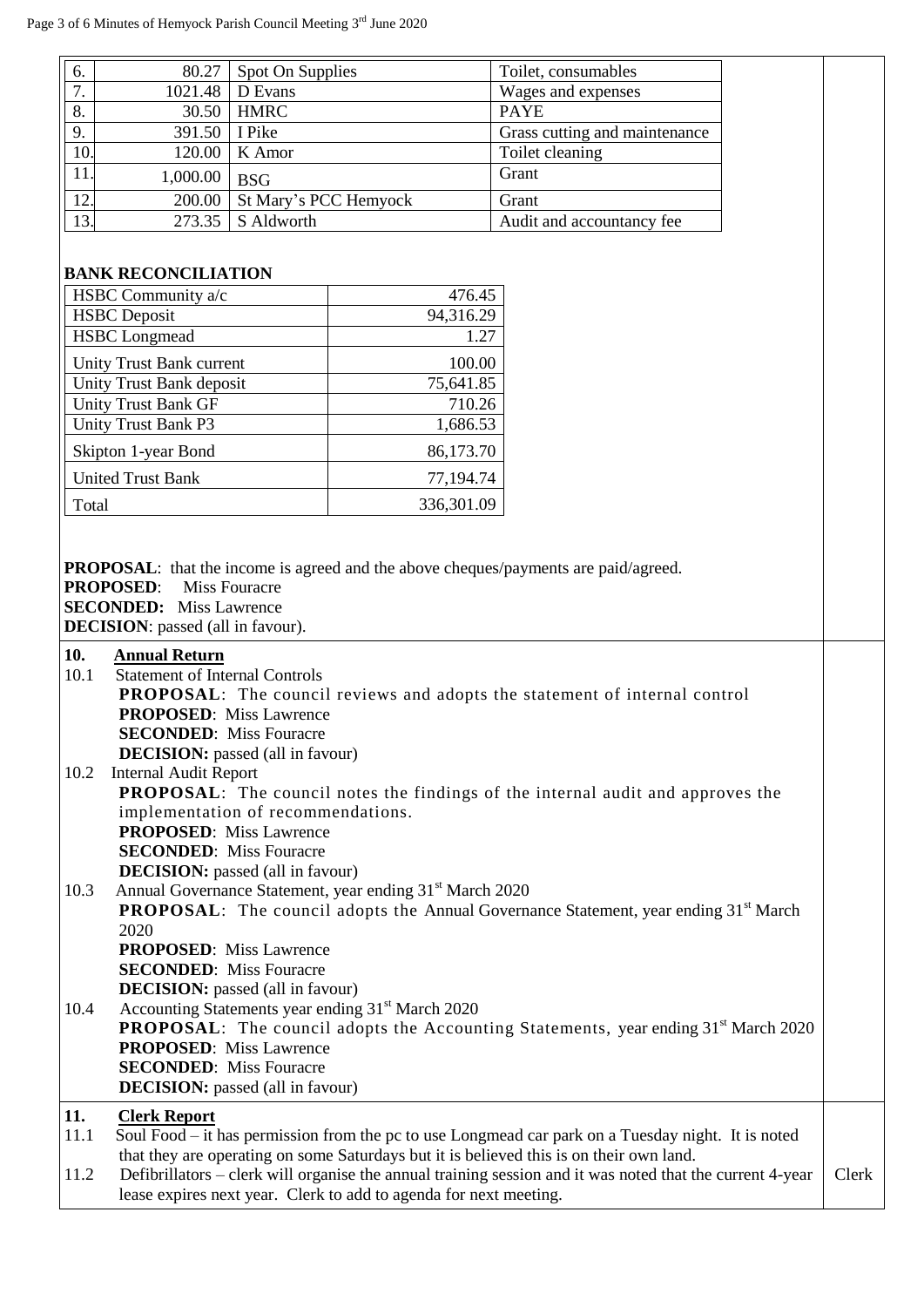| 11.3  | Public Space Protection Orders (PSPO) – MDDC is consulting on its protection order relating to dog<br>control for the next three years. PSPOs are available to Local Authorities to deal with specific<br>nuisance problems, in particular areas that are having, or are likely to have, a detrimental effect on the<br>quality of life for those who live, work or play within the locality. This consultation is to consider<br>widening enforcement powers, in order to deliver a cleaner and more sustainable environment across<br>the District within Mid Devon. The draft order has four main objectives-1. To reduce dog fouling, 2.<br>Dogs on leads in a) Cemeteries, b) Parks, c) When requested by an authorised officer or police<br>constable, 3. Exclusion of dogs from play areas 4. Limiting the number of dogs walked at a time by<br>one person. This consultation is to canvas local opinion on the plans to introduce Public Spaces<br>Protection Orders. |                 |
|-------|--------------------------------------------------------------------------------------------------------------------------------------------------------------------------------------------------------------------------------------------------------------------------------------------------------------------------------------------------------------------------------------------------------------------------------------------------------------------------------------------------------------------------------------------------------------------------------------------------------------------------------------------------------------------------------------------------------------------------------------------------------------------------------------------------------------------------------------------------------------------------------------------------------------------------------------------------------------------------------|-----------------|
|       | <b>PROPOSAL:</b> All councillors to read report and give any comments to clerk. The pc forms a<br>working group to review report and prepare consultation response to be agreed by full council at next                                                                                                                                                                                                                                                                                                                                                                                                                                                                                                                                                                                                                                                                                                                                                                        | All             |
|       | meeting. (Miss Fouracre, Miss Lawrence, Mr Ritchie and Mr Doble)<br><b>PROPOSED:</b> Mr Ritchie                                                                                                                                                                                                                                                                                                                                                                                                                                                                                                                                                                                                                                                                                                                                                                                                                                                                                | JF/PD/<br>SR/PL |
|       | <b>SECONDED:</b> Mr Doble<br><b>DECISION</b> : passed (all in favour).                                                                                                                                                                                                                                                                                                                                                                                                                                                                                                                                                                                                                                                                                                                                                                                                                                                                                                         |                 |
| 11.4  | Security Gates on flood bridge – a parishioner opened a closed security gate and attempted to jump                                                                                                                                                                                                                                                                                                                                                                                                                                                                                                                                                                                                                                                                                                                                                                                                                                                                             |                 |
|       | down from the flood bridge whilst the gate to the field below was in use.<br><b>PROPOSAL:</b> pc purchases signs warning of danger and fixes tape to top of gates in an effort to                                                                                                                                                                                                                                                                                                                                                                                                                                                                                                                                                                                                                                                                                                                                                                                              | Clerk           |
|       | highlight that the gates are closed.                                                                                                                                                                                                                                                                                                                                                                                                                                                                                                                                                                                                                                                                                                                                                                                                                                                                                                                                           |                 |
|       | <b>PROPOSED:</b> Mr Ritchie                                                                                                                                                                                                                                                                                                                                                                                                                                                                                                                                                                                                                                                                                                                                                                                                                                                                                                                                                    |                 |
|       | <b>SECONDED:</b> Mr Povah                                                                                                                                                                                                                                                                                                                                                                                                                                                                                                                                                                                                                                                                                                                                                                                                                                                                                                                                                      |                 |
|       | <b>DECISION</b> : passed (all in favour).                                                                                                                                                                                                                                                                                                                                                                                                                                                                                                                                                                                                                                                                                                                                                                                                                                                                                                                                      |                 |
|       | Councillor Clist joined meeting (he had been locked out of the Zoom meeting due to technical problems)                                                                                                                                                                                                                                                                                                                                                                                                                                                                                                                                                                                                                                                                                                                                                                                                                                                                         |                 |
| 11.5  | Donations – the clerk confirmed that budgeted grants had not been paid at the end of last year to the                                                                                                                                                                                                                                                                                                                                                                                                                                                                                                                                                                                                                                                                                                                                                                                                                                                                          |                 |
|       | Blackdown Support Group and St Mary's Church and she had therefore added them to the payment                                                                                                                                                                                                                                                                                                                                                                                                                                                                                                                                                                                                                                                                                                                                                                                                                                                                                   |                 |
|       | schedule. She confirmed that whilst £1,000 had been allocated to the Blackdown Healthy Living                                                                                                                                                                                                                                                                                                                                                                                                                                                                                                                                                                                                                                                                                                                                                                                                                                                                                  |                 |
|       | Centre, this had not been paid due to the money already spent on improving the centre. It was noted                                                                                                                                                                                                                                                                                                                                                                                                                                                                                                                                                                                                                                                                                                                                                                                                                                                                            |                 |
|       | that a further £1,000 had been allocated for this financial year.                                                                                                                                                                                                                                                                                                                                                                                                                                                                                                                                                                                                                                                                                                                                                                                                                                                                                                              |                 |
| 11.6  | The clerk asked that it was minuted that due to Covid 19 and new regulations, the pc did not hold an                                                                                                                                                                                                                                                                                                                                                                                                                                                                                                                                                                                                                                                                                                                                                                                                                                                                           |                 |
|       | annual meeting in May and that existing roles and responsibilities will remain until May 2021.                                                                                                                                                                                                                                                                                                                                                                                                                                                                                                                                                                                                                                                                                                                                                                                                                                                                                 |                 |
|       | Similarly, the pc did not hold an annual parish meeting.                                                                                                                                                                                                                                                                                                                                                                                                                                                                                                                                                                                                                                                                                                                                                                                                                                                                                                                       |                 |
| 11.7  | Trade Waste – the pc shares a trade waste collection with the parish hall for its waste from the public                                                                                                                                                                                                                                                                                                                                                                                                                                                                                                                                                                                                                                                                                                                                                                                                                                                                        | Clerk           |
|       | toilets.                                                                                                                                                                                                                                                                                                                                                                                                                                                                                                                                                                                                                                                                                                                                                                                                                                                                                                                                                                       |                 |
|       | <b>PROPOSAL</b> : pc to contribute 50% of annual costs of trade waste $(\text{\textsterling}75)$ to parish hall.                                                                                                                                                                                                                                                                                                                                                                                                                                                                                                                                                                                                                                                                                                                                                                                                                                                               |                 |
|       | <b>PROPOSED:</b> Mr Povah                                                                                                                                                                                                                                                                                                                                                                                                                                                                                                                                                                                                                                                                                                                                                                                                                                                                                                                                                      |                 |
|       |                                                                                                                                                                                                                                                                                                                                                                                                                                                                                                                                                                                                                                                                                                                                                                                                                                                                                                                                                                                |                 |
|       | <b>SECONDED:</b> Mr Doble                                                                                                                                                                                                                                                                                                                                                                                                                                                                                                                                                                                                                                                                                                                                                                                                                                                                                                                                                      |                 |
|       | <b>DECISION</b> : passed (all in favour). Miss Lawrence abstained as she is a member of the parish hall                                                                                                                                                                                                                                                                                                                                                                                                                                                                                                                                                                                                                                                                                                                                                                                                                                                                        |                 |
|       | committee.                                                                                                                                                                                                                                                                                                                                                                                                                                                                                                                                                                                                                                                                                                                                                                                                                                                                                                                                                                     |                 |
| 11.8  | Enforcement – the clerk has referred several matters which have been reported to her from around the                                                                                                                                                                                                                                                                                                                                                                                                                                                                                                                                                                                                                                                                                                                                                                                                                                                                           |                 |
|       | parish to Enforcement for investigation.                                                                                                                                                                                                                                                                                                                                                                                                                                                                                                                                                                                                                                                                                                                                                                                                                                                                                                                                       |                 |
| 11.9  | Asset Management – the surveyors report has been received. Finance committee will review the                                                                                                                                                                                                                                                                                                                                                                                                                                                                                                                                                                                                                                                                                                                                                                                                                                                                                   |                 |
|       | contents but in the meantime the clerk will send a copy to Longmead Management Group and the                                                                                                                                                                                                                                                                                                                                                                                                                                                                                                                                                                                                                                                                                                                                                                                                                                                                                   | Clerk           |
|       | Blackdown Healthy Living Centre for their attention.                                                                                                                                                                                                                                                                                                                                                                                                                                                                                                                                                                                                                                                                                                                                                                                                                                                                                                                           |                 |
|       | 11.10 It has been reported to the clerk that cars are being parked at the end of the road at Longmead,                                                                                                                                                                                                                                                                                                                                                                                                                                                                                                                                                                                                                                                                                                                                                                                                                                                                         | Clerk           |
|       | blocking the turning head. Clerk will order a 'keep clear' sign to be erected.                                                                                                                                                                                                                                                                                                                                                                                                                                                                                                                                                                                                                                                                                                                                                                                                                                                                                                 |                 |
| 11.11 | The bank mandate at HSBC needs to be updated.                                                                                                                                                                                                                                                                                                                                                                                                                                                                                                                                                                                                                                                                                                                                                                                                                                                                                                                                  | Clerk           |
|       | <b>PROPOSAL:</b> clerk to update mandate at HSBC.                                                                                                                                                                                                                                                                                                                                                                                                                                                                                                                                                                                                                                                                                                                                                                                                                                                                                                                              |                 |
|       | <b>PROPOSED:</b> Miss Lawrence                                                                                                                                                                                                                                                                                                                                                                                                                                                                                                                                                                                                                                                                                                                                                                                                                                                                                                                                                 |                 |
|       | <b>SECONDED:</b> Mr Ritchie                                                                                                                                                                                                                                                                                                                                                                                                                                                                                                                                                                                                                                                                                                                                                                                                                                                                                                                                                    |                 |
|       | <b>DECISION:</b> passed (all in favour).                                                                                                                                                                                                                                                                                                                                                                                                                                                                                                                                                                                                                                                                                                                                                                                                                                                                                                                                       |                 |
|       |                                                                                                                                                                                                                                                                                                                                                                                                                                                                                                                                                                                                                                                                                                                                                                                                                                                                                                                                                                                |                 |
| 12.   | Longmead                                                                                                                                                                                                                                                                                                                                                                                                                                                                                                                                                                                                                                                                                                                                                                                                                                                                                                                                                                       |                 |
| 12.1  | Bridge at Longmead $-$ it is hoped that it will be repaired by the end of August.                                                                                                                                                                                                                                                                                                                                                                                                                                                                                                                                                                                                                                                                                                                                                                                                                                                                                              |                 |
|       | 12.2.1 Play Area – the clerk has circulated the additional information requested on the surface options and                                                                                                                                                                                                                                                                                                                                                                                                                                                                                                                                                                                                                                                                                                                                                                                                                                                                    |                 |
|       | costs, etc.                                                                                                                                                                                                                                                                                                                                                                                                                                                                                                                                                                                                                                                                                                                                                                                                                                                                                                                                                                    |                 |
|       | <b>PROPOSAL:</b> the pc resurfaces the play area at Longmead with 'wet pour'.                                                                                                                                                                                                                                                                                                                                                                                                                                                                                                                                                                                                                                                                                                                                                                                                                                                                                                  |                 |
|       | <b>Miss Fouracre</b><br><b>PROPOSED:</b>                                                                                                                                                                                                                                                                                                                                                                                                                                                                                                                                                                                                                                                                                                                                                                                                                                                                                                                                       |                 |
|       | <b>SECONDED:</b> Mr Ritchie                                                                                                                                                                                                                                                                                                                                                                                                                                                                                                                                                                                                                                                                                                                                                                                                                                                                                                                                                    |                 |
|       |                                                                                                                                                                                                                                                                                                                                                                                                                                                                                                                                                                                                                                                                                                                                                                                                                                                                                                                                                                                |                 |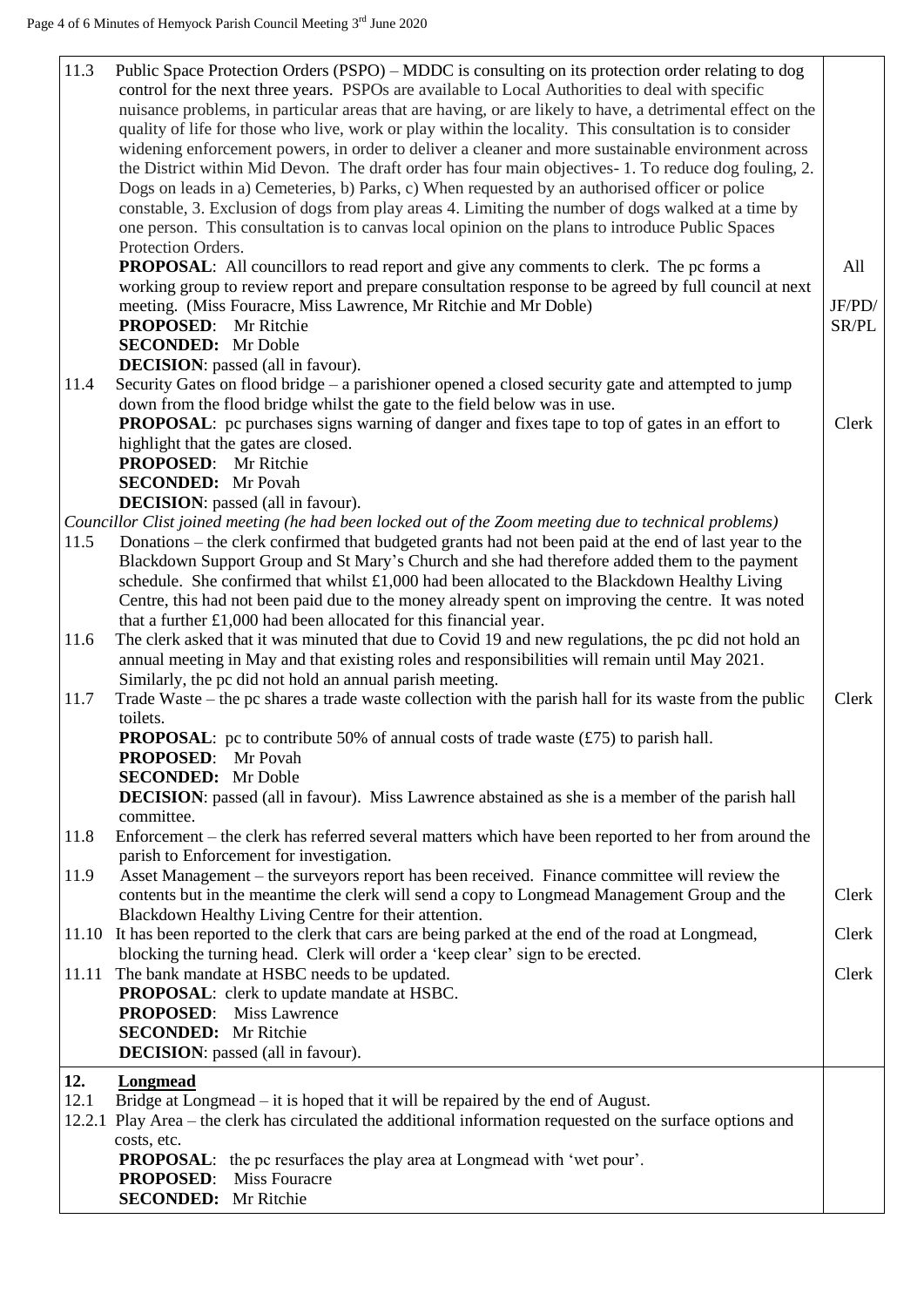|                     | <b>DECISION</b> : passed (all in favour).<br>12.2.2 Equipment – a debate took place with regard to the merits of including hopscotch in the wet pour or an<br>additional piece of equipment in the space. It was agreed that an additional piece was the preferred<br>option.<br><b>PROPOSAL:</b> the pc includes a $4th$ piece of equipment and if there is insufficient room for this then<br>the second choice would be hopscotch. The clerk instructed to ask the provider if they can include<br>this within the original quote, without additional charge.<br><b>PROPOSED:</b> Miss Fouracre<br><b>SECONDED:</b> Mr Doble<br><b>DECISION</b> : passed (all in favour).                                                                                                                                                              | Clerk |
|---------------------|-------------------------------------------------------------------------------------------------------------------------------------------------------------------------------------------------------------------------------------------------------------------------------------------------------------------------------------------------------------------------------------------------------------------------------------------------------------------------------------------------------------------------------------------------------------------------------------------------------------------------------------------------------------------------------------------------------------------------------------------------------------------------------------------------------------------------------------------|-------|
| 12.3                | Mr Ritchie left the meeting<br>12.2.3 Ground works. The play provider has confirmed that any warranties/guarantees are unaffected if the<br>pc arranges for a local contractor to undertake the ground works. It was noted that when the local<br>contractors were asked to quote for the ground works they were not given all of the necessary<br>information to enable them to accurately quote (this information had not been received).<br><b>PROPOSAL:</b> the pc uses a local provider to do the ground works, not the play area provider. The<br>clerk to ask local contractors to requote using the new additional information that has come to light.<br>PROPOSED: Mr Moon<br><b>SECONDED:</b> Mr Doble<br><b>DECISION</b> : passed (all in favour).<br>Mr Ritchie returned to the meeting<br>BMX Track – to be carried forward. | Clerk |
| 12.4<br>12.5        | Tree Works - Mr Povah and Mr Ritchie inspected the tree that had been reported by Longmead<br>Management Group (LMG). For the time being the pc is happy to leave tree alone. Clerk to report<br>back to LMG.<br>Drains – clerk will obtain three quotations to clear drains once works have been completed at rear of                                                                                                                                                                                                                                                                                                                                                                                                                                                                                                                    | Clerk |
| 12.6                | 29 Station Road.<br>Grass Topping - Mr Doble is unable to commit to topping the edges of the football fields. The pc<br>needs to arrange for a contractor to do this.<br><b>PROPOSAL:</b> the pc instructs the existing pc contractor to top the edges of Longmead 4 times a year.<br><b>PROPOSED:</b> Miss Lawrence<br><b>SECONDED:</b> Mr Doble<br><b>DECISION</b> : passed (all in favour).                                                                                                                                                                                                                                                                                                                                                                                                                                            | Clerk |
| 13.<br>13.1<br>13.2 | <b>Highways</b><br>Station Road pavements – this project is progressing with solicitors.<br>'Doing What Matters' Highways meeting – Mr Russell and Mr Clist will attend this meeting on<br>behalf of the pc.                                                                                                                                                                                                                                                                                                                                                                                                                                                                                                                                                                                                                              | AR/SC |
| 14.                 | <b>Cemetery</b><br>Nothing to report.                                                                                                                                                                                                                                                                                                                                                                                                                                                                                                                                                                                                                                                                                                                                                                                                     |       |
| 15.                 | <b>Footpaths</b><br>Nothing to report.                                                                                                                                                                                                                                                                                                                                                                                                                                                                                                                                                                                                                                                                                                                                                                                                    |       |
| 16.<br>16.1<br>16.2 | <b>Commons Management Group</b><br>Planning permission has been granted for hard standing area at Turbary. The Planning Inspectorate<br>has confirmed that permission from the Secretary of State is not required as this project is not<br>included in the restricted works.<br>Mr Moon offered to give his time freely to coordinate and arrange to create this hard standing area<br>and to invoice the pc only for materials, including the hire of a digger and driver. Mr Moon was<br>thanked for his generous offer and, whilst this clearly represents value for money, the clerk will take<br>advice from DALC on whether 3 quotations are necessary in this instance.                                                                                                                                                           |       |
| 16.3                | <b>PROPOSAL:</b> Mr Moon coordinates the creation of the hard standing area and invoices the pc for<br>materials including the hire of a digger and driver.<br><b>PROPOSED:</b> Mr Russell<br><b>SECONDED:</b> Miss Fouracre<br><b>DECISION:</b> passed (5 for, 3 against). It was agreed that clerk would seek clarification from DALC<br>on the matter.<br>Turbary – clerk to ask the gun club to top the turbary.                                                                                                                                                                                                                                                                                                                                                                                                                      | Clerk |